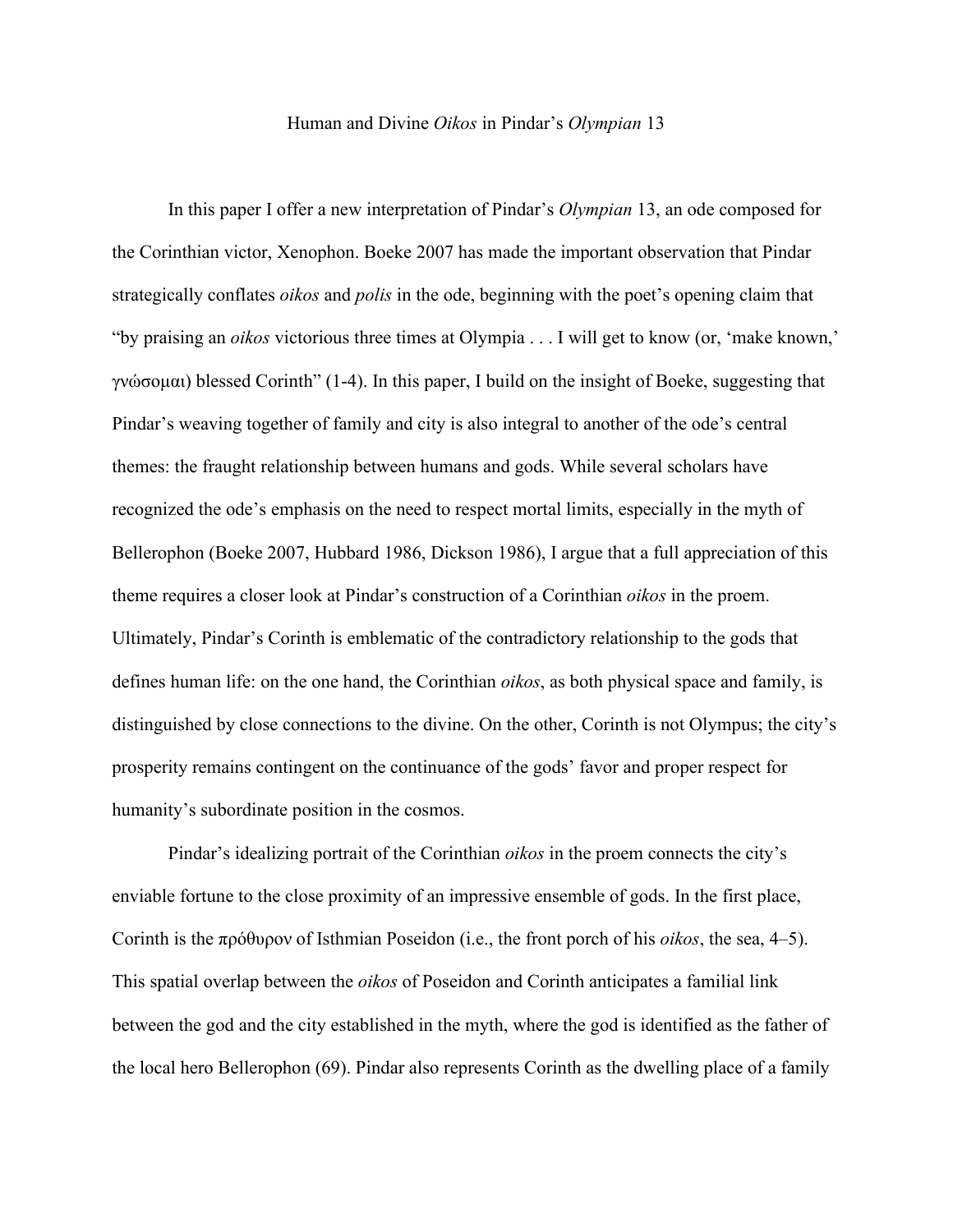of goddesses who guide the conduct of human life – *Eunomia*, *Dikē*, and *Eirenē*, daughters of *Themis* (6–8). Not only do the sisters reside spatially within the *oikos* of Corinth, but *Eirenē's* influence on human life is described in terms of the Greek household: she is the τάμι᾽ἀνδράσι πλούτου ("household manager of wealth for men," 7). Additionally, Pindar's reference to *Dikē* as the βάθρον πολίων ἀσφαλές ("unshakeable foundation of cities," 6) represents the stable foundation she provides to the *polis* in architectural terms reminiscent of the poet's epic description in *Nemean* 6 of the gods' heavenly home as the ἀσφαλὲς αἰὲν ἕδος ("everunshakeable seat," 3).

At the same time, Pindar underscores that the stability of the human situation in Corinth remains a contingent one, unlike the permanent security the gods enjoy. It is only the willingness of Themis's daughters to ward them off (ἐθέλοντι . . . ἀλέξειν, 9) that keeps a destructive family of divine forces, *Hybris* and her son *Koros* (10), outside the *oikos*. And in fact, the ode's myth makes clear that *Hybris* has her place in the Corinthian family history as well. Although Pindar refuses to narrate how Bellerophon met his doom (91), the poet's reference to Pegasus's reception into Olympian stables (92), as many readers have recognized, makes a clear allusion to the hero's fatal transgression: his attempt to invade the gods' abode (narrated in full at *Isth*. 7.44– 47). Bellerophon's error, then, is to overstep the very line, between human and divine *oikos*, that Pindar blurs in the proem. Consequently, *Olympian* 13 is a poem about both the perks of close relations between humans and gods and the dangers of forgetting the difference.

## Bibliography

Boeke, H. 2007. *The Value of Victory in Pindar's Odes: Gnomai, Cosmology and the Role of the Poet*, 131–59, 167–69. Leiden; Boston.